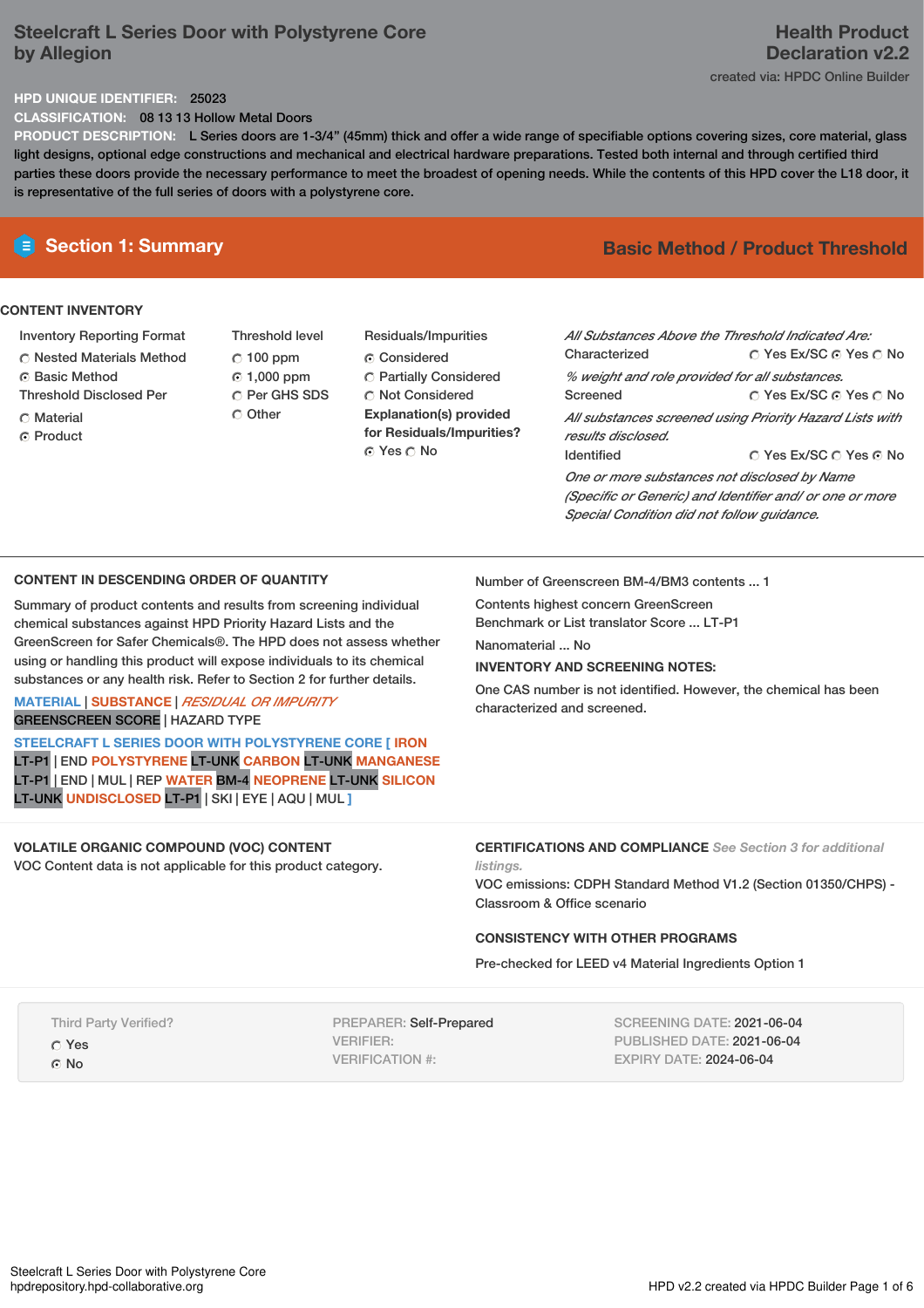This section lists contents in a product based on specific threshold(s) and reports detailed health information including hazards. This HPD uses the *inventory method indicated above, which is one of three possible methods:*

- *Basic Inventory method with Product-level threshold.*
- *Nested Material Inventory method with Product-level threshold*
- *Nested Material Inventory method with individual Material-level thresholds*

Definitions and requirements for the three inventory methods and requirements for each data field can be found in the HPD Open Standard version *2.2, available on the HPDC website at: [www.hpd-collaborative.org/hpd-2-2-standard](https://www.hpd-collaborative.org/hpd-2-2-standard)*

# **STEELCRAFT L SERIES DOOR WITH POLYSTYRENE CORE** PRODUCT THRESHOLD: 1000 ppm RESIDUALS AND IMPURITIES CONSIDERED: Yes RESIDUALS AND IMPURITIES NOTES: Residuals and impurities were collected for all raw materials included in this product. All chemicals that fall above the stated threshold are included in this section. OTHER PRODUCT NOTES:

**IRON** ID: **7439-89-6** HAZARD SCREENING METHOD: **Pharos Chemical and Materials Library** HAZARD SCREENING DATE: **2021-06-04 20:21:33** %: **95.4200** GS: **LT-P1** RC: **UNK** NANO: **No** SUBSTANCE ROLE: **Alloy element** HAZARD TYPE AGENCY AND LIST TITLES WARNINGS END TEDX - Potential Endocrine Disruptors Potential Endocrine Disruptor

SUBSTANCE NOTES: This substance is part of the steel alloy matrix. Due to the commodity nature of steel, the status of recycled content is unknown.

| <b>POLYSTYRENE</b>                                                                                                                      |                                                                |                                            |          | ID: 9003-53-6                                  |
|-----------------------------------------------------------------------------------------------------------------------------------------|----------------------------------------------------------------|--------------------------------------------|----------|------------------------------------------------|
|                                                                                                                                         | HAZARD SCREENING METHOD: Pharos Chemical and Materials Library | HAZARD SCREENING DATE: 2021-06-04 20:21:33 |          |                                                |
| %: $1.7800 - 1.8250$                                                                                                                    | <b>GS: LT-UNK</b>                                              | <b>RC: None</b>                            | NANO: No | <b>SUBSTANCE ROLE: Insulator</b>               |
| <b>HAZARD TYPE</b>                                                                                                                      | <b>AGENCY AND LIST TITLES</b>                                  | <b>WARNINGS</b>                            |          |                                                |
| None found                                                                                                                              |                                                                |                                            |          | No warnings found on HPD Priority Hazard Lists |
| SUBSTANCE NOTES: A range is given to protect the proprietary nature of the supplier's formulation.                                      |                                                                |                                            |          |                                                |
|                                                                                                                                         |                                                                |                                            |          |                                                |
| <b>CARBON</b>                                                                                                                           |                                                                |                                            |          | ID: 7440-44-0                                  |
|                                                                                                                                         | HAZARD SCREENING METHOD: Pharos Chemical and Materials Library |                                            |          | HAZARD SCREENING DATE: 2021-06-04 20:21:34     |
| $\%: 0.6400$                                                                                                                            | <b>GS: LT-UNK</b>                                              | <b>RC: UNK</b>                             | NANO: No | <b>SUBSTANCE ROLE: Alloy element</b>           |
| <b>HAZARD TYPE</b>                                                                                                                      | <b>AGENCY AND LIST TITLES</b>                                  | <b>WARNINGS</b>                            |          |                                                |
| None found                                                                                                                              |                                                                |                                            |          | No warnings found on HPD Priority Hazard Lists |
| SUBSTANCE NOTES: This substance is part of the steel alloy matrix. Due to the commodity nature of steel, the status of recycled content |                                                                |                                            |          |                                                |

is unknown.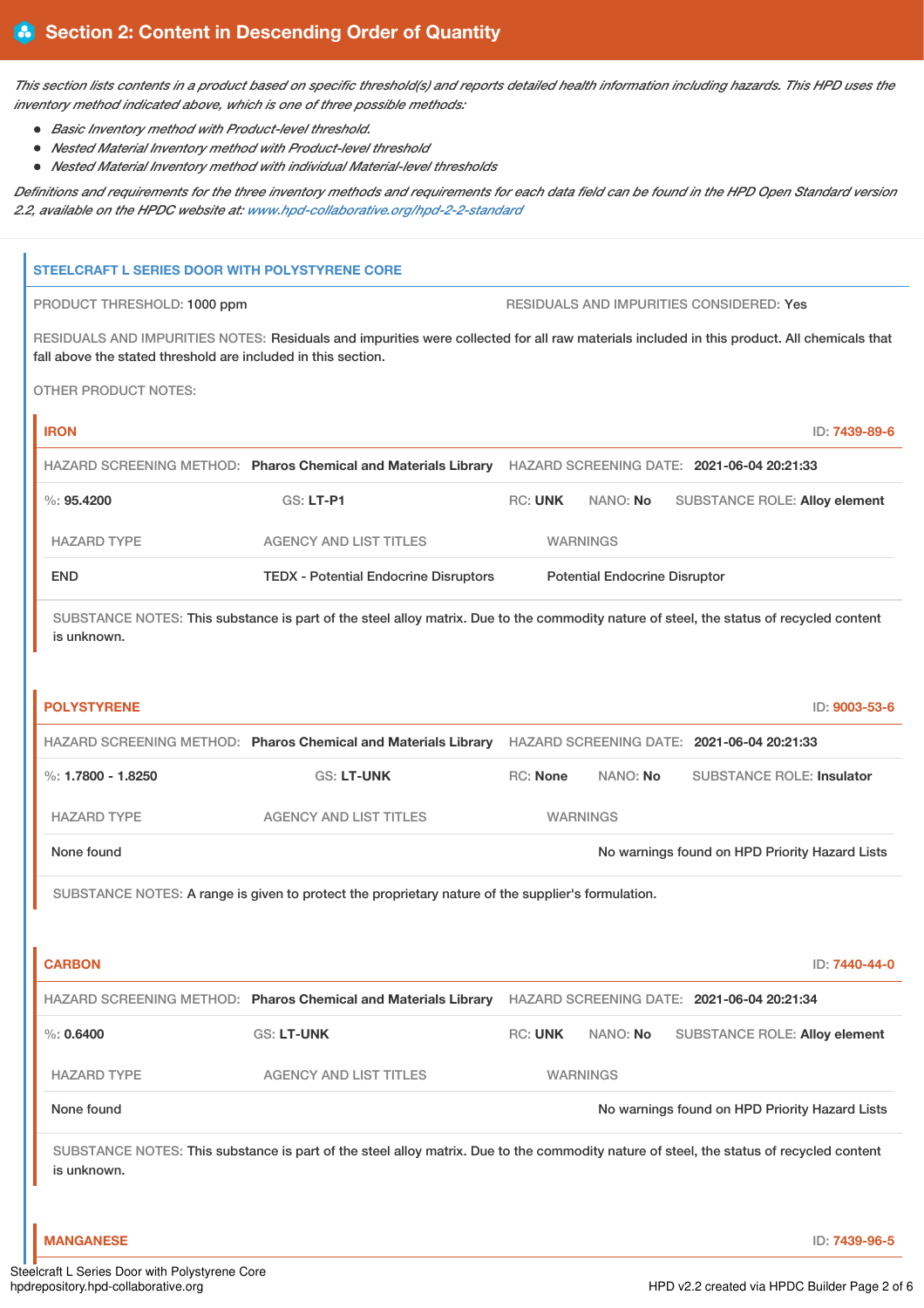|                                                                                                                                                        | HAZARD SCREENING METHOD: Pharos Chemical and Materials Library                                     | HAZARD SCREENING DATE: 2021-06-04 20:21:34                                                                                                                               |  |  |  |
|--------------------------------------------------------------------------------------------------------------------------------------------------------|----------------------------------------------------------------------------------------------------|--------------------------------------------------------------------------------------------------------------------------------------------------------------------------|--|--|--|
| $\%: 0.5810$                                                                                                                                           | GS: LT-P1                                                                                          | <b>RC: UNK</b><br>NANO: No<br><b>SUBSTANCE ROLE: Alloy element</b>                                                                                                       |  |  |  |
| <b>HAZARD TYPE</b>                                                                                                                                     | <b>AGENCY AND LIST TITLES</b>                                                                      | <b>WARNINGS</b>                                                                                                                                                          |  |  |  |
| <b>END</b>                                                                                                                                             | <b>TEDX - Potential Endocrine Disruptors</b>                                                       | <b>Potential Endocrine Disruptor</b>                                                                                                                                     |  |  |  |
| <b>MUL</b>                                                                                                                                             | German FEA - Substances Hazardous to<br>Waters                                                     | Class 2 - Hazard to Waters                                                                                                                                               |  |  |  |
| <b>REP</b>                                                                                                                                             | GHS - Japan                                                                                        | Toxic to reproduction - Category 1B [H360]                                                                                                                               |  |  |  |
| SUBSTANCE NOTES: This substance is part of the steel alloy matrix. Due to the commodity nature of steel, the status of recycled content<br>is unknown. |                                                                                                    |                                                                                                                                                                          |  |  |  |
| <b>WATER</b>                                                                                                                                           |                                                                                                    | ID: 7732-18-5                                                                                                                                                            |  |  |  |
|                                                                                                                                                        |                                                                                                    | HAZARD SCREENING METHOD: Pharos Chemical and Materials Library HAZARD SCREENING DATE: 2021-06-04 20:21:35                                                                |  |  |  |
| %: $0.3740 - 0.3920$                                                                                                                                   | <b>GS: BM-4</b>                                                                                    | <b>RC: UNK</b><br>NANO: No<br><b>SUBSTANCE ROLE: Solvent</b>                                                                                                             |  |  |  |
| <b>HAZARD TYPE</b>                                                                                                                                     | <b>AGENCY AND LIST TITLES</b>                                                                      | <b>WARNINGS</b>                                                                                                                                                          |  |  |  |
| None found                                                                                                                                             |                                                                                                    | No warnings found on HPD Priority Hazard Lists                                                                                                                           |  |  |  |
| SUBSTANCE NOTES: A range is given to protect the proprietary nature of the supplier's formulation.                                                     |                                                                                                    |                                                                                                                                                                          |  |  |  |
| <b>NEOPRENE</b>                                                                                                                                        |                                                                                                    | ID: 9010-98-4                                                                                                                                                            |  |  |  |
|                                                                                                                                                        | HAZARD SCREENING METHOD: Pharos Chemical and Materials Library                                     | HAZARD SCREENING DATE: 2021-06-04 20:21:35                                                                                                                               |  |  |  |
| %: $0.1880 - 0.3740$                                                                                                                                   |                                                                                                    |                                                                                                                                                                          |  |  |  |
|                                                                                                                                                        | GS: LT-UNK                                                                                         | RC: None NANO: No SUBSTANCE ROLE: Polymer species                                                                                                                        |  |  |  |
| <b>HAZARD TYPE</b>                                                                                                                                     | <b>AGENCY AND LIST TITLES</b>                                                                      | <b>WARNINGS</b>                                                                                                                                                          |  |  |  |
| None found                                                                                                                                             |                                                                                                    | No warnings found on HPD Priority Hazard Lists                                                                                                                           |  |  |  |
|                                                                                                                                                        | SUBSTANCE NOTES: A range is given to protect the proprietary nature of the supplier's formulation. |                                                                                                                                                                          |  |  |  |
|                                                                                                                                                        |                                                                                                    |                                                                                                                                                                          |  |  |  |
| <b>SILICON</b>                                                                                                                                         |                                                                                                    | ID: 7440-21-3                                                                                                                                                            |  |  |  |
| %: 0.1510                                                                                                                                              | <b>GS: LT-UNK</b>                                                                                  | HAZARD SCREENING METHOD: Pharos Chemical and Materials Library HAZARD SCREENING DATE: 2021-06-04 20:21:36<br><b>RC: UNK</b><br>NANO: No<br>SUBSTANCE ROLE: Alloy element |  |  |  |
| <b>HAZARD TYPE</b>                                                                                                                                     | <b>AGENCY AND LIST TITLES</b>                                                                      | <b>WARNINGS</b>                                                                                                                                                          |  |  |  |
| None found                                                                                                                                             |                                                                                                    | No warnings found on HPD Priority Hazard Lists                                                                                                                           |  |  |  |
| is unknown.                                                                                                                                            |                                                                                                    | SUBSTANCE NOTES: This substance is part of the steel alloy matrix. Due to the commodity nature of steel, the status of recycled content                                  |  |  |  |
| <b>UNDISCLOSED</b>                                                                                                                                     |                                                                                                    | ID: Undisclosed                                                                                                                                                          |  |  |  |
|                                                                                                                                                        | HAZARD SCREENING METHOD: Pharos Chemical and Materials Library                                     | HAZARD SCREENING DATE: 2021-06-04 20:21:36                                                                                                                               |  |  |  |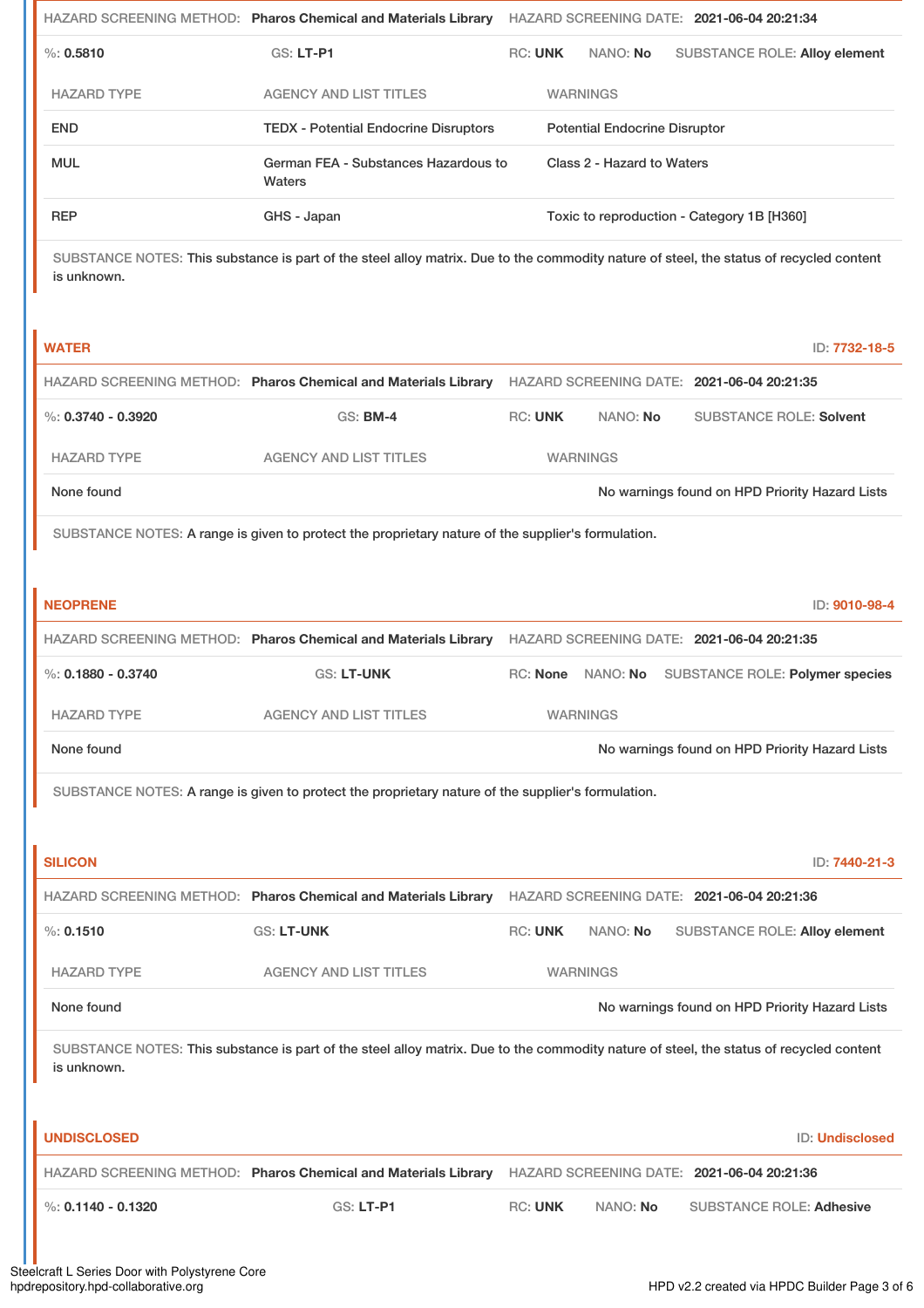| <b>HAZARD TYPE</b> | <b>AGENCY AND LIST TITLES</b>                  | <b>WARNINGS</b>                                        |
|--------------------|------------------------------------------------|--------------------------------------------------------|
| <b>SKI</b>         | EU - GHS (H-Statements)                        | H315 - Causes skin irritation                          |
| <b>EYE</b>         | EU - GHS (H-Statements)                        | H319 - Causes serious eye irritation                   |
| AQU                | EU - GHS (H-Statements)                        | H411 - Toxic to aquatic life with long lasting effects |
| <b>MUL</b>         | German FEA - Substances Hazardous to<br>Waters | Class 2 - Hazard to Waters                             |
| <b>SKI</b>         | EU - GHS (H-Statements)                        | H317 - May cause an allergic skin reaction             |

SUBSTANCE NOTES: A range is given to protect the proprietary nature of the supplier's formulation.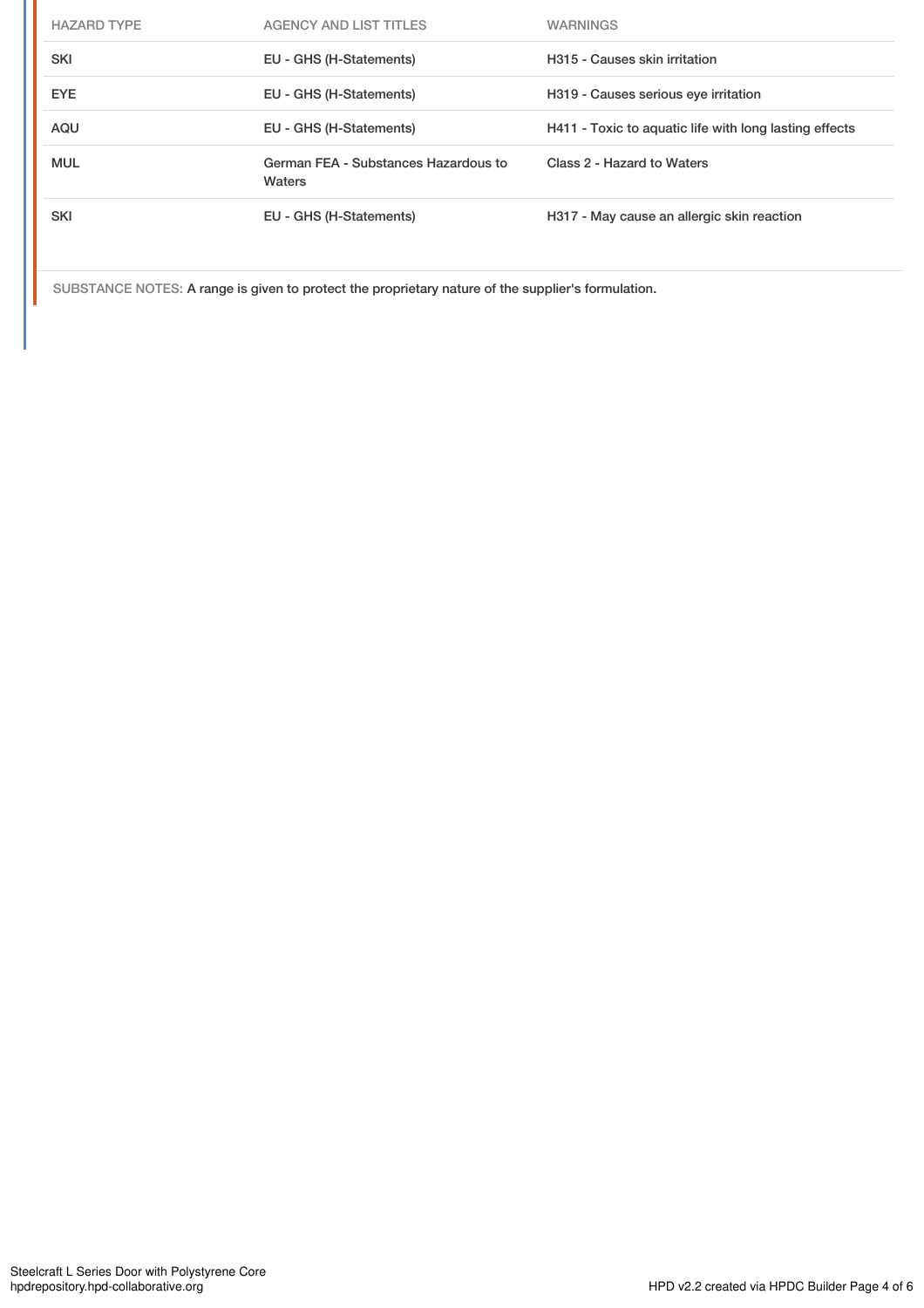This section lists applicable certification and standards compliance information for VOC emissions and VOC content. Other types of health or *environmental performance testing or certifications completed for the product may be provided.*

| <b>VOC EMISSIONS</b>                                                                                                                                                                                                                                          | CDPH Standard Method V1.2 (Section 01350/CHPS) - Classroom &<br>Office scenario |                            |                            |
|---------------------------------------------------------------------------------------------------------------------------------------------------------------------------------------------------------------------------------------------------------------|---------------------------------------------------------------------------------|----------------------------|----------------------------|
| CERTIFYING PARTY: Third Party<br>APPLICABLE FACILITIES: 9017 Blue Ash Rd, Cincinnati, OH 45242 USA<br><b>CERTIFICATE URL:</b><br>https://sustainabilitydirectory.intertek.com/images/certificates/c995c7f6-<br>8960-4b38-b547-928b795152b6/CA-27071-2021a.pdf | <b>ISSUE DATE:</b><br>$2021 - 02 - 25$                                          | EXPIRY DATE:<br>2022-02-24 | CERTIFIER OR LAB: Intertek |
| CERTIFICATION AND COMPLIANCE NOTES:                                                                                                                                                                                                                           |                                                                                 |                            |                            |

# **Section 4: Accessories**

This section lists related products or materials that the manufacturer requires or recommends for installation (such as adhesives or fasteners), maintenance, cleaning, or operations. For information relating to the contents of these related products, refer to their applicable Health Product *Declarations, if available.*

No accessories are required for this product.

# **Section 5: General Notes**

While the substances listed are specific to the L18 door with a polystyrene core, this HPD is representative of the full L series with polystyrene core due to similar formulations across the full series.